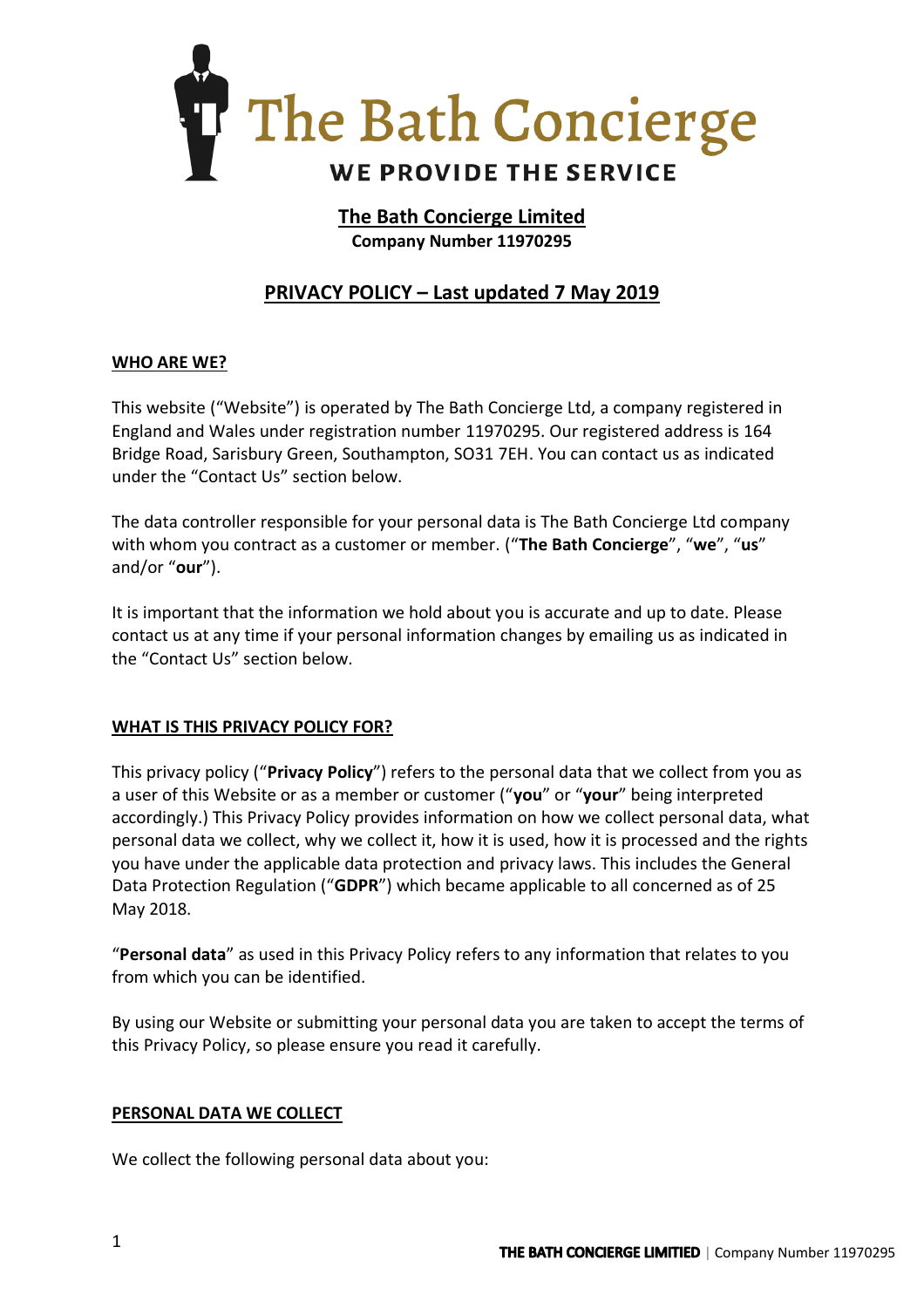In order for The Bath Concierge Ltd to provide you with a service we require your name, address, telephone number, email address and various additional specific information depending on the service we are providing.

## **AUTOMATICALLY COLLECTED PERSONAL DATA**

Our Website uses cookies (small text files placed on your device) to enhance the user experience. The vast majority of websites on the internet use cookies.

The purpose of our cookies is to make the website function correctly, to personalise the website to your preferences, and to collect information about your visit which will help us improve the website in the future. We never collect information that could identify you, or pass information to any third parties.

You can normally visit this website without identifying who you are or revealing any information about yourself. However, cookies are used to store small amounts of information on your computer, which allows certain information from your web browser to be collected. Cookies are widely used on the internet and do not identify the individual using the computer, just the computer being used. Cookies and other similar technology make it easier for you to log on to and use our website during future visits.

By using and browsing this website, you consent to cookies being used. If you do not consent, you must disable cookies in your browser or refrain from using the site.

Most browsers allow you to refuse to accept cookies. (For example, in Internet Explorer you can refuse all cookies by clicking "Tools", "Internet Options", "Privacy", and selecting "Block all cookies" using the sliding selector.) This will, however, have a negative impact upon the usability of many websites, including this one.

In addition, we use Google Analytics to analyse the use of this website. Google Analytics generates statistical and other information about website use by means of cookies, which are stored on users' computers. The information generated relating to our website is used to create reports about the use of the website. Google will store this information. Google's privacy policy is available at [www.google.com/privacypolicy.html](http://www.google.com/privacypolicy.html)

#### **HOW WE COLLECT DATA ABOUT YOU**

We collect your personal information in several ways:

Personal details you choose to give when corresponding with us by phone, e-mail, website enquiry form, over social media platforms or in person during an initial meeting.

#### **HOW WE USE YOUR PERSONAL DATA**

We use your personal data in the following ways: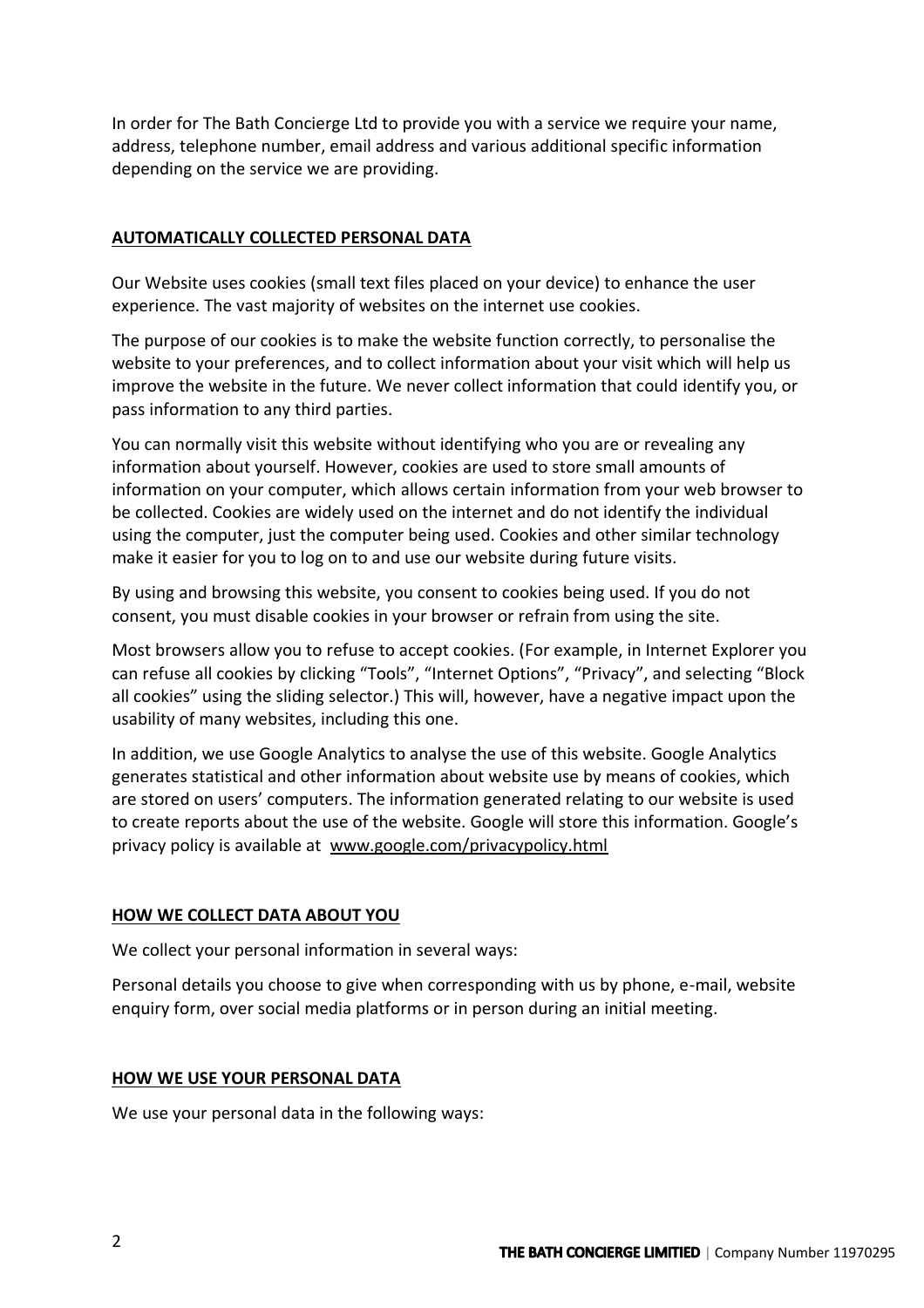- The Bath Concierge Ltd only uses your data for the purposes for which it is provided, typically to contact you regarding the fulfilment of the service to which you have subscribed.
- To acknowledge, confirm and deal with your service request.
- We do not use the data for marking purposes and will not share it with third parties unless they are engage in the provision of your service.

## **DISCLOSURE OF YOUR INFORMATION**

We may have to share your personal data with the following parties:

- Service providers, e.g. cleaners, ironers, dog walkers, general tradesmen who act on our behalf
- Accountant when annual accounts are prepared.

#### **DATA SECURITY**

Data is stored securely in a database on a computer which is protected with Antivirus software and a firewall. A paper copy is also kept at the offices of The Bath Concierge Ltd. Only the data controller (Director of The Bath Concierge Ltd) has access.

#### **STORAGE OF PERSONAL DATA**

In accordance with UK Tax laws The Bath Concierge Ltd will retain the personal data it holds for at least 6 years after you stop being a customer. We are required to retain basic information including Contact, Identity, Financial and Transaction Data.

#### **YOUR LEGAL RIGHTS**

Certain applicable data protection laws give you specific rights in relation to your personal data. In particular, if the processing of your personal data is subject to the GDPR, you have the following rights in relation to your personal data.

- **Right of access**: Upon request, we will confirm whether we are processing your personal data and, if so, provide you with a copy of that personal data along with certain other details such as the purpose of the data processing. If you require additional copies, we may need to charge a reasonable fee.
- **Right to rectification**: If your personal data that we have on our database is inaccurate or incomplete, you are entitled to ask that us to correct or complete it.
- **Right to erasure**: You may ask us to delete or remove your personal data. We may continue processing personal data where this is necessary for a legitimate interest in doing so, as described in this Privacy Policy.